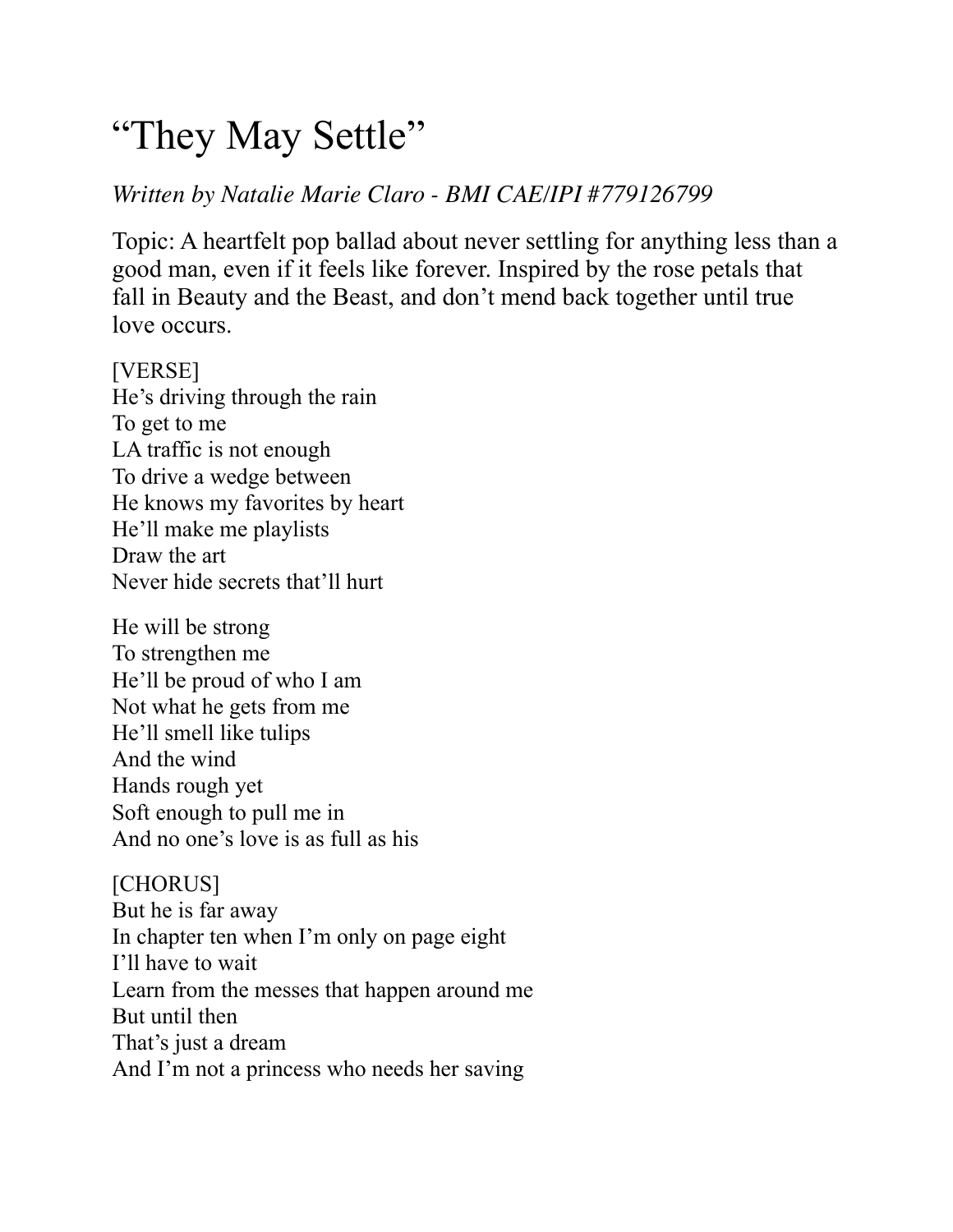So rose petals when they fall They may settle, but I will not

[VERSE] We're focused on ourselves Not who we meet We're working on our jobs Not out for drinks

So we'll meet at some sweet event For songwriters, carpets red Where our eyes will have met

[CHORUS] But he could be far away Down in the subways while I'm on a plane And I will wait So I'm not in the messes I watch everyday But until then That's just a dream And I'm not a princess who needs her saving So rose petals when they fall They may settle, but I will not

[BRIDGE] Settle I will not Settle I will not Settle I will not Even if my bones start to rot Settle I will not Settle I will not Even if my bones start to rot

[CHORUS] If he is far away Out in France while I'm here in the states Then I will wait Won't cry from some messes that'd be thrown my way